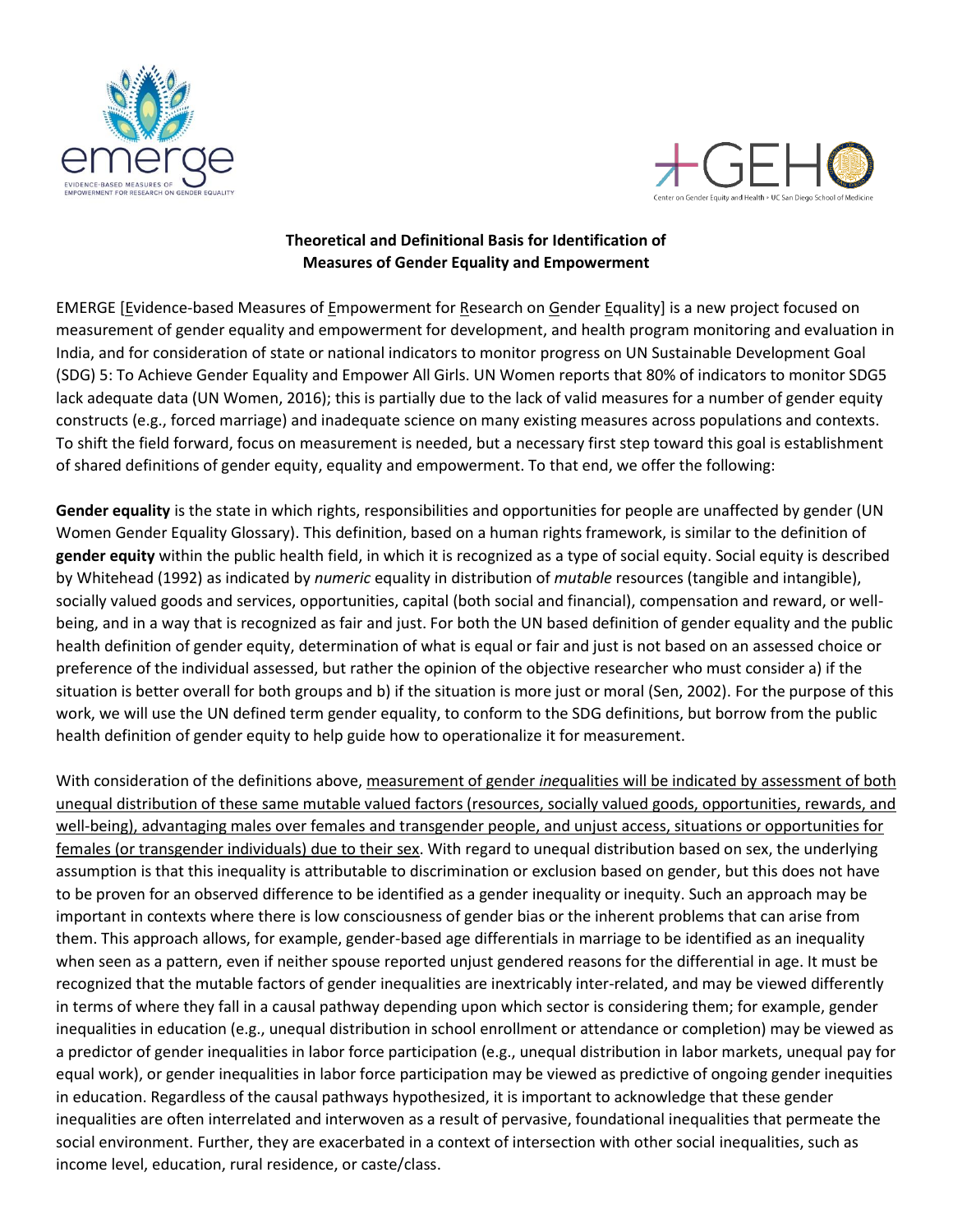**Gender empowerment** is a form of social empowerment, which has been defined by the United Nations Social Development Network (2012) as "an iterative process with key components including an enabling environment that encourages popular participation in decision-making that affects the achievement of goals like poverty eradication, social integration and decent work for all as well as sustainable development." In the case of gender empowerment, this process is based in a means of change that alters the positioning of those in a lesser position due to their gender (including women and transgender individuals) to allow for autonomy and self-determination. In the context of social empowerment, social structures particularly those related to poverty and political participation are the focus, with the goal of building assets to improve representation and more effective engagement in markets (UN Social Development Network, 2012; World Development, 2001). While these issues are important for gender empowerment as well, household and interfamilial relations are, as Malhotra et al., (2002) states, "a central locus of women's disempowerment in a way that is not true for other disadvantaged groups." This point highlights a need for emphasis on inclusion of household and intrafamilial empowerment indicators, not well considered in social empowerment more broadly.

For both gender and social empowerment, the goal is to support the more vulnerable and marginalized group to build consciousness of and agency against demonstrated discrimination (or inequities), create voice collectively and individually against discriminatory institutions or efforts to enact that agency, and create change in circumstance or structure allowing free strategic life choices (Alkire, 2005, 2008; Alsop & Heinson, 2005, Batiwala, 1994; Cornwall, 2016; Ibrahim & Alkire, 2007; Kabeer, 1999, 2011; Malhotra et al., 2002; Samman & Santos, 2009). The steps of the empowerment process include:

- a) *Consciousness that choice exists but is denied* by a power structure (i.e., patriarchy) that operates at multiple levels (individual, family, community, sectoral, and societal) and maintains women and girls, relative to men and boys, as lesser in value, authority, and right to autonomy.
- *b) Aspiration for change in the power structure* in order to have choice and autonomy over strategic life decisions without barriers or negative consequences.
- c) *Giving voice to one's goals and aspirations* to enact change, using both communication and negotiation.
- d) *Agency to engage in a process of change which involves* an individual's *power within* to perceive themselves capable of creating change (self-efficacy), *power to act* to create desired change (autonomy), *power with* others to create and maintain change (collective action or agency), and *power to empower* (social change) others to create change in their own lives via this same empowerment process.
- e) *Access to, control over, and use of assets and opportunity structures* to enact change. Assets include those that are psychological (e.g., ability to envision change), informational (e.g., knowledge of options), organizational (e.g., participation in a self-help group), material (e.g., having a bike), social (e.g., social capital), financial (e.g., income), or human (e.g., literacy, cooking skills). Opportunity structures can be formal (i.e., laws, regulatory structures) or informal (i.e., social norms).
- f) *Resistance against (i.e., in relation to) those with power over them*, with a goal of dismantling the power structure that impedes self-determination. Backlash resistance against those seeking empowerment and by those with power over them can be punitive or even violent in nature.
- g) *Resultant change and subsequent control over one's own strategic life choices*, with a goal of ensuring selfdetermination and self-actualization in a context of true choice.

The process of empowerment is multidimensional, cutting across multiple domains; empowerment in one domain may not indicate or result in empowerment in another (Alkire, 2005). Empowerment is culturally and contextually specific, such that, for example, a women's lower status may impede a given opportunity such as employment in one context and may require it as a low wage earner in another, and can change over time (Malhotra et al., 2002). Empowerment can become more complex in contexts of intersectionality with other social inequities, such as caste/class, race/ethnicity, religion, or rural residence. Thus, the complex process of empowerment as described above is not easily measured via



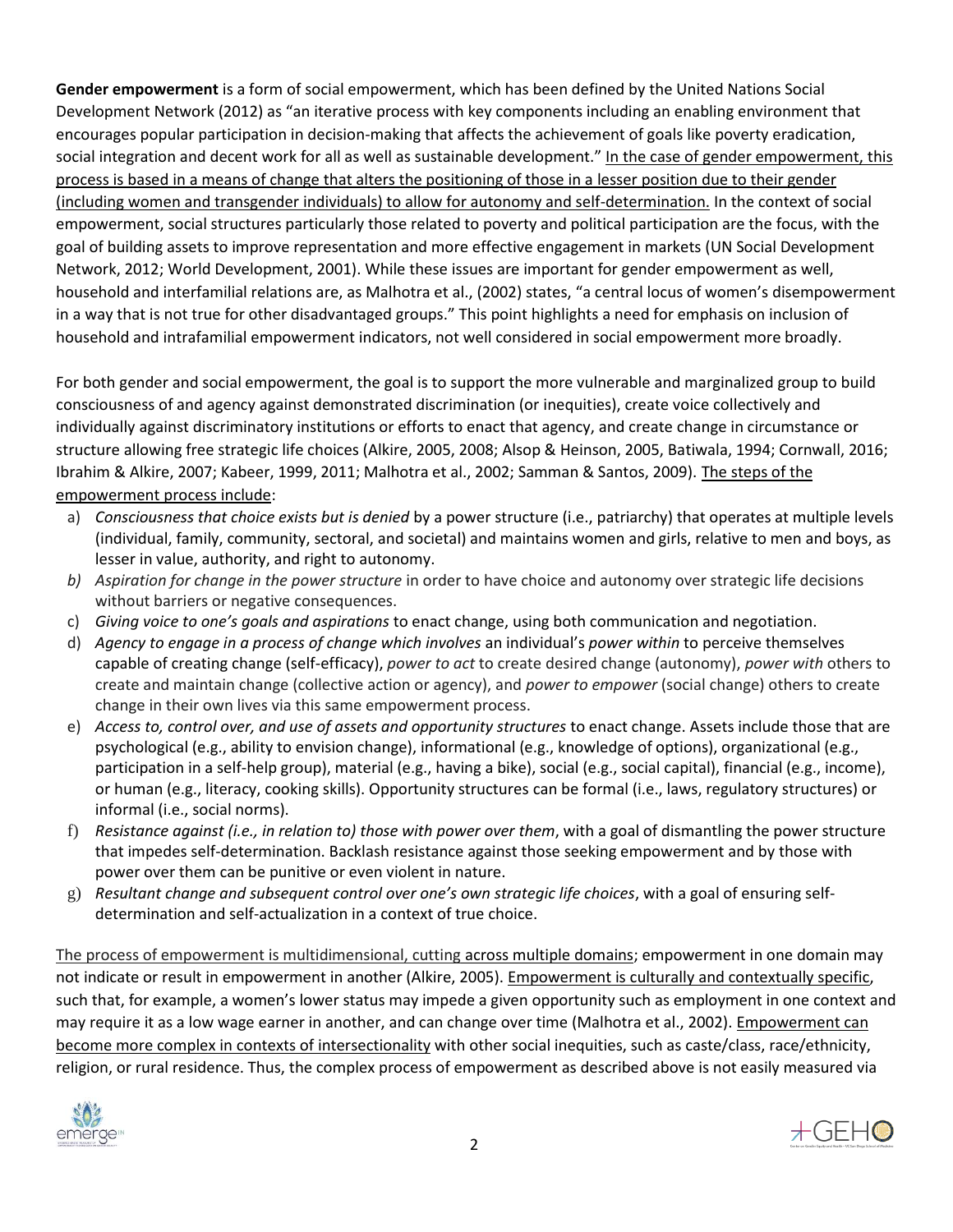quantitative assessments and for some domains and constructs may require more participatory qualitative approaches with specificity to the population of focus. Nonetheless, some quantitative measures of empowerment do exist (e.g., mobility, economic autonomy), have been conducted across national contexts and populations, and allow for an analysis of comparability in empowerment and shared perspectives (Malhotra et al., 2002; Alsop & Heinson, 2005).

## Dimensions of Gender Empowerment for Quantitative Measurement

- 1) Psychological: Domains are based on perceptions and beliefs at the individual level and can include self-efficacy, resilience, self-determination, self-actualization)
- 2) Social: Domains are about social relationships, participation in social structures, groups or society. These may include access to and use of social resources (including formal and informal education, media and technology), social networks and social support, and social capital; social cohesion; social inclusion, presence and participation in social spaces and with social groups; social mobility and freedom of movement; human security.
- 3) Economic: Domains focus on control over and claim of material and financial resources as well as financial inclusion. These can include wage earning and control over wages, economic decision-making control, holding savings or a bank account, property ownership, production and control of product.
- 4) Legal: Domains focus on awareness and use of laws that protect women from discrimination. These may include rights to property, inheritance, and voting as well as protections against and prosecutions of violence and traditional harms (e.g., dowry, child or forced marriage) against women and girls.
- 5) Political: Domains focus on political participation as a voter and in political leadership, as well as participation and resultant changes attributable to political organizing.
- 6) Health: Domains focus on control over health and health care access, particularly in the areas of reproductive, maternal health and child health. This also includes bodily integrity.
- 7) Household and Intrafamilial Relations- Domains focus on positioning and relationship dynamics within households and families and can include household decision-making, GBV, marital and fertility autonomy, dowry, son preference, distance from/contact with natal family, and sexual satisfaction.
- 8) Environment and Sustainability- Domains focus on exposure or control over exposure to toxins or pollutants, engagement relative to control over agricultural production or other contact with the environment (e.g., fetching or using water resources).
- 9) Time-Poverty- Differentials in time-poverty and reasons for time-poverty by sex. Time distribution by task.

Domains across dimensions can be measured via assessment of knowledge, attitudes, beliefs, social norms, behaviors, and experiences with formal structures (policies, inclusion, treatment by systems and structures), and processes of empowerment can be assessed via steps a-g outlined above. [Drawn from Alsop & Heinson, 2005; Malhotra et al., 2002; Pratley, 2016; Klugman & Tyson, 2016].

The above definitions offer guidance in terms of the parameters of the measures we consider for inclusion in our efforts to identify or to develop quantitative measures of gender equality and empowerment at the individual and household levels for both monitoring and evaluation of programs, and of indicators at the state and national levels in India, across the above noted domains (health, social, political, etc.). Our quantitative measures of interest will focus on:

- 1) Unequal distribution of mutable valued resources (tangible and intangible), socially valued goods and services, opportunities, capital (both social and financial), compensation and reward, or well-being.
- 2) Unjust treatment, access, opportunities, control/autonomy
- 3) Process of empowerment: from consciousness of desire/choice, to aspiration for change, to voicing aspirations, to developing and using agency to create change, to resisting control against change, to achieving change. Equality and empowerment can and do occur in both the individual and the collective.